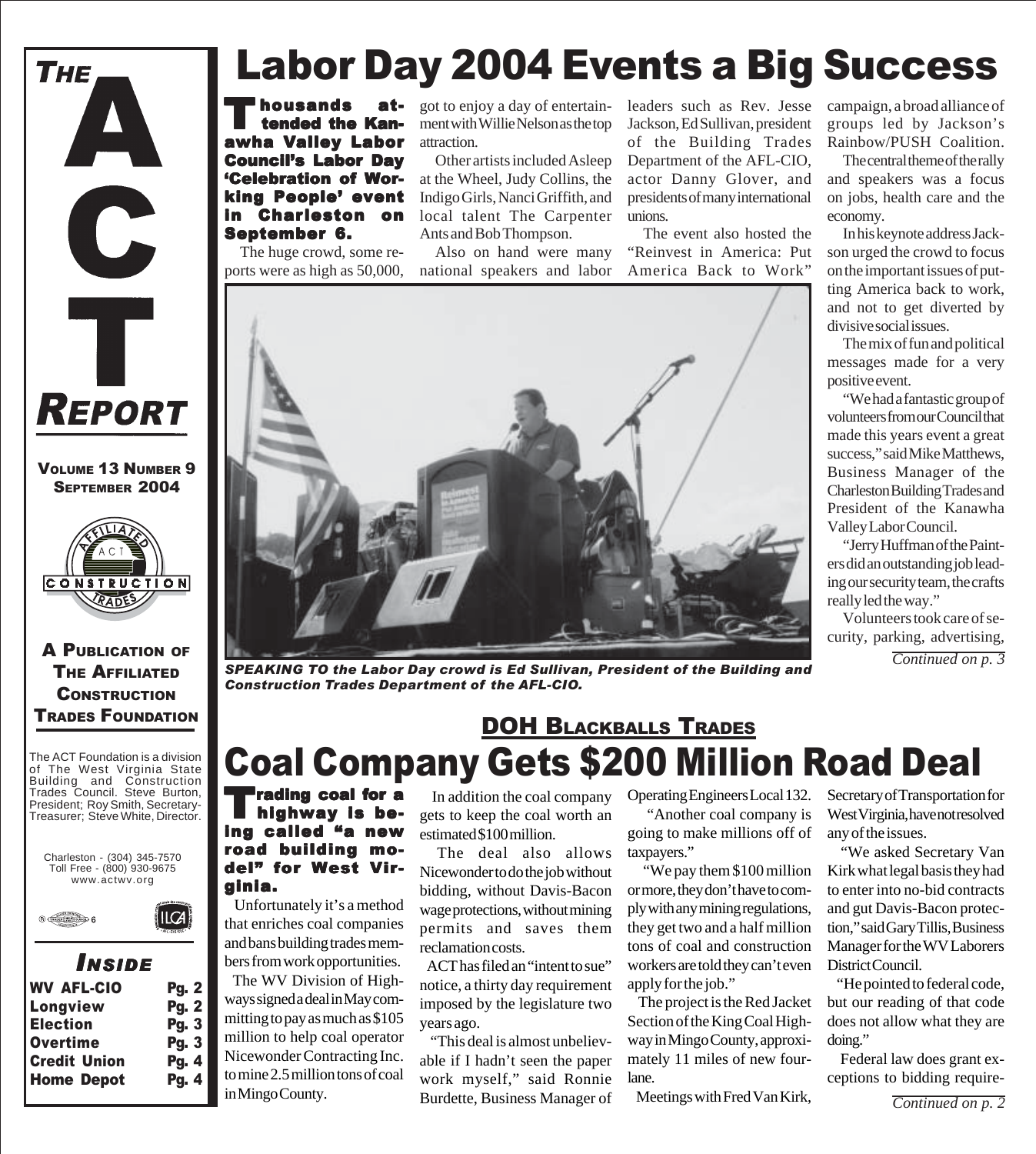### PAGE 2 **THE ACT REPORT** SEPTEMBER 2004

# New Leadership at West Virginia AFL-CIO

### Kenny Perdue<br>
has replaced Bowen as President of the WV AFL-CIO.

The move came on August 16 after Bowen retired.

Perdue, who had been Secretary-Treasurer, got the full support of the WV AFL-CIO executive Board to fill Bowen's term. Bowen announced his retirement earlier in the year.

Perdue is 52 years old and a member of Sheet Metal Workers Local 33. He had been business agent of their Clarksburg District prior to being elected to the position of Secretary-Treasurer in 1997.

Both Perdue and Bowen served together for seven years.

"We've been a team, and I hate to see Jim go," said Perdue. "I've watched him serve the working families of West Virginia tirelessly and passionately, and I've learned from that." Bowen has been in the labor movement for 50 years playing a prominent role in the successful Ravenswood Strike/Lockout that lasted 20 months.

Replacing Perdue as Secretary-Treasurer is Larry Matheney, a member of the United Steelworkers of America.

Matheney, 56, had been a second district representative on the Executive Board and worked at FMC in South Charleston.

"We're proud to have a building trades person as head of the WV AFL-CIO," commented Steve Burton, Business Manager of the Tri-State Building Trades Council. Burton also sits as a member of the WV AFL-CIO Executive Board.

"The Trades should give their full support to Perdue and Matheney who we've called on to lead us through some impor-

tant times."

Perdue's presidency marks the first time a building trades member has been president of the WV AFL-CIO since it was started in 1957.

Both Perdue and Matheney will serve until new elections are held in October of 2005.



*WARREN MCGRAW, labor's endorsed candidate for the state Supreme Court, (center) is welcomed to the podium at the WV AFL-CIO convention by its new President Kenny Perdue (right) and Secretary-Treasurer Larry Matheney.*

# Another Longview Win

The state Public<br>
Service Commission has granted the Longview power project a site certificate for their \$1 billion coal-fired plant in Monongalia County.

This latest action puts Longview one more important step forward in their quest to build the 600 megawatt unit.

The 252 page ruling was issued on August 27th and included a list of conditions Longview must meet before construction can begin.

The order included a requirement that Longview provide final details on the plant layout and specifications, a noise impact

he state Public study, and evidence of financial viability.

> The biggest issue still to be resolved is an agreement with Allegheny Power for access to their transmission lines.

> Early in the development process Longview believed they had an agreement with Allegheny, but Allegheny changed their mind.

This forced Longview to drop the transmission portion of their permit request. They must re-file it as a separate certificate later this year.

The PSC also reaffirmed the agreement between Longview and union construction workers.

They wrote "the Commission hereby approves the Memorandum Agreement dated July 22, 2002, between Longview and

Building Trades. The Commission anticipates that all representations and commitments made by the parties therein shall be kept by the parties."

Finally, the PSC denied prior motions by those opposing the plant to throw out the application.

Like other portions of the permitting process legal challenges may follow this latest permit.

"We've worked hard to help Longview put this important project together," said Darwin Snyder, President of the North Central WV Building Trades Council.

"We still have some obstacles to overcome but this project gets closer to becoming a reality with every permit it gets."

## *Road Deal oad Deal oad Deal*

#### *CONTINUED FROM P. 1*

ments for emergencies, if no bidders can be found, or when a 'force account' is used.

 A force account however can only be used when the state uses its own forces, the forces of another government agency or a public utility, and there must be special circumstances.

 There is also language, never before used in WV, that allows contracts without bidding if there are significant cost savings. None of these alternative contracting methods change the Davis-Bacon laws.

 According to Van Kirk the coal could only be mined economically if Highways subsidize

the coal company and let the 'over burden,' or mountain top removal excess, be used for the road bed rather than be replaced 'to the original contour' as would be required under mining laws.

 "It's easy to claim cost savings when you don't figure in the coal on this project," said Tillis.

 "They could have put this project out to bid and still got the savings the coal will bring."

 Congressman Rahall's office has been asked to help explain the situation.

 Nicewonder Contracting is a new company started in November of 2003.

 It is related to a number of coal mining companies including Premium Energy Inc., Mate Creek Energy of WV Inc., White Flame Energy Inc., and Twin Star Mining Inc.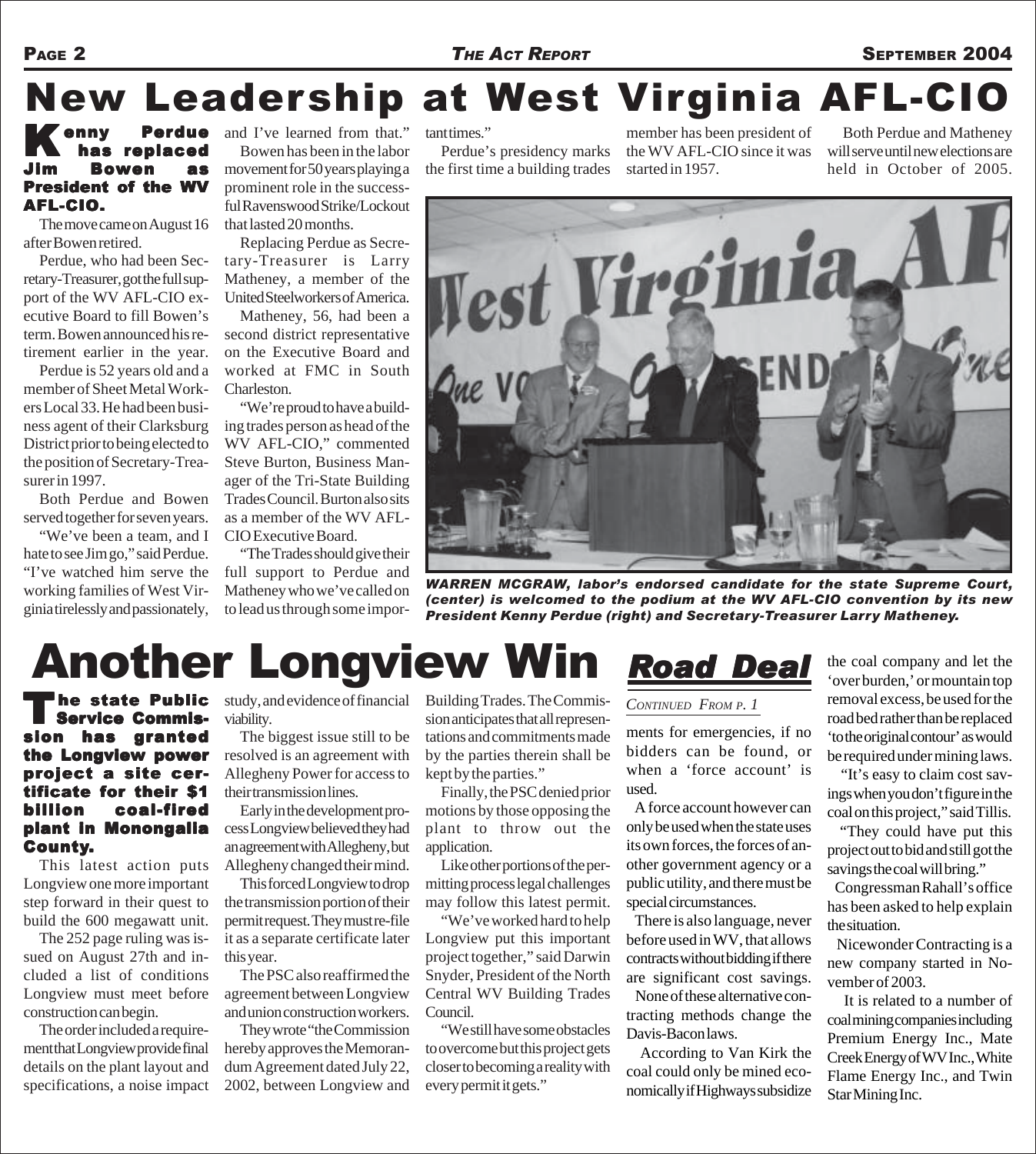# WV Battle Ground State In Presidential Race

### As is the tradi-<br>tion, elections pick up steam after Labor Day.

This years presidential race is big news in West Virginia because the state is considered a 'battle ground' state, up for grabs to either candidate.

Former Secretary of Labor Robert Reich, who spoke at the recent WV AFL-CIO convention, asked delegates to focus on important economic issues.

Reich, who served under President Clinton, believes the record of the Bush administration is terrible.

"The good news is that Americans are with us on the big issues," said Reich when referring to such issues as jobs, health care and the deficit.

Reich went on to explain how the average households income has gone down while the richest parts of America have prospered under the Bush administration.

According to Reich more jobs have been lost in America during the Bush administration than any other president since the great depression.

And the number of Americans without insurance has risen by four million since Bush took office.

"When you look at the track record for the last four years it's bad," said Randy Atkins, Business Agent for Teamsters Local 175.

"We've lost so many jobs, and costs for health care just continue to eat at everyone's paycheck, we can't take much more of this."

To the right are some issues relating to construction workers as reported by the AFL-CIO's America @ Work August 2004 report.

| <b>John Kerry</b>                                                                                                                                                         | <b>George Bush</b>                                                                                                                                                                                                                 |
|---------------------------------------------------------------------------------------------------------------------------------------------------------------------------|------------------------------------------------------------------------------------------------------------------------------------------------------------------------------------------------------------------------------------|
| Supports Davis Bacon law which requires<br>prevailing wages and benefits on tax<br>funded projects. (Speech to AFL-CIO<br>Building Trades Department, 3/31/04)            | Opposes the Davis-Bacon Law and<br>believes prevailing wage laws are<br>"wasteful" and "fraudulent." (Memphis<br>Commercial Appeal, 4/20/00)                                                                                       |
| Supports union project labor agreements<br>on construction project with federal funds,<br>including energy infrastructure projects.<br>(Engineering News-Record, 2/23/04) | Banned project labor agreements on all<br>construction projects that receive federal<br>funds. (Executive Order 13202, 2/17/02)                                                                                                    |
| Pledges to invest in rebuilding the nation's<br>highways, bridges, schools and water<br>systems creating 10 million U.S. jobs.<br>(Associated Press, 3/25/04)             | Threatened to veto 2005 highway con-<br>struction bill unless Congress slashes it by<br>\$55 billion, costing more than 2.3 million<br>jobs. (Reuters 6/9/04; American Assoc. of<br><b>State Highway Transportation Officials)</b> |
| Supports a more effective Occupational<br>Safety and Health Administration<br>(OSHA) and more safety training.<br>(www.johnkerry.com/issues/workers)                      | Cut funding for workers safety training<br>programs for 2005 by \$7.1 million - 65<br>percent. (Bush Administration's fiscal<br>year 2005 budget proposal)                                                                         |
| Will stop tax breaks to companies that<br>send U.S. jobs overseas. (Associated<br>Press, $3/25/04$ )                                                                      | Supports \$60 million tax break to com-<br>panies that lay off workers and move<br>overseas. (H.R. 2896, 2004; The<br>Washington Post 10/23/03)                                                                                    |

## New Overtime Rules

#### **A major shift of<br>federal over-<br>time requiations** overregulations could result in pay cuts for six million American workers.

 On August 23 the Bush administration's overtime pay changes went into effect.

 The changes mostly affect professionals and mid-level supervision such as team leaders, working supervisors, and assistant managers.

 The rules will affect a large number of workers who earn between \$23,660 and \$100,000.

 While some new workers will get overtime coverage the number is unclear with estimates as high as 1.3 million but as low as 384,000 new workers.

 The rules can not change existing collective bargaining agreements. These changes came in spite of two recent votes by the U.S. Senate to ban overtime cuts.

 The changes will take away the protection of the 40 hour work week for this large group of employees.

 At this time hourly construction workers are not directly affected but some wonder if such changes are not already in the works. Currently time-and-a-half premium pay accounts for about 25 percent of the income for those who work overtime.

 "It's a slap in the face of every working man and women in America," said Bill DuVall, Business Manager for Carpenters Local 1024, Cumberland, MD.

 "When people go to the polls I hope they remember who was responsible for taking away their basic overtime rights in 2004."

#### *CONTINUED FROM P. 1*

*Labor Day*

clean-up, voter registration and fund raising.

The Charleston event may have been the largest but the Paden City Labor Day festival enjoys the distinction of being the longest running labor day event in the state.

"We had a good crowd for our parade and rally," said Raymond tive and president of the Marshall-Wetzel-Tyler Labor Council.

Also featured was music from The Challengers and a laser show.



"BB" Smith, *BOILERMAKER 667 MEMBERS J.R. Bonnett (left) and Jeff Morris toss* ACT's legisla-*candy to the crowd while Shelva Smith drives in the Paden City Labor* tive representa-*Day Parade.*